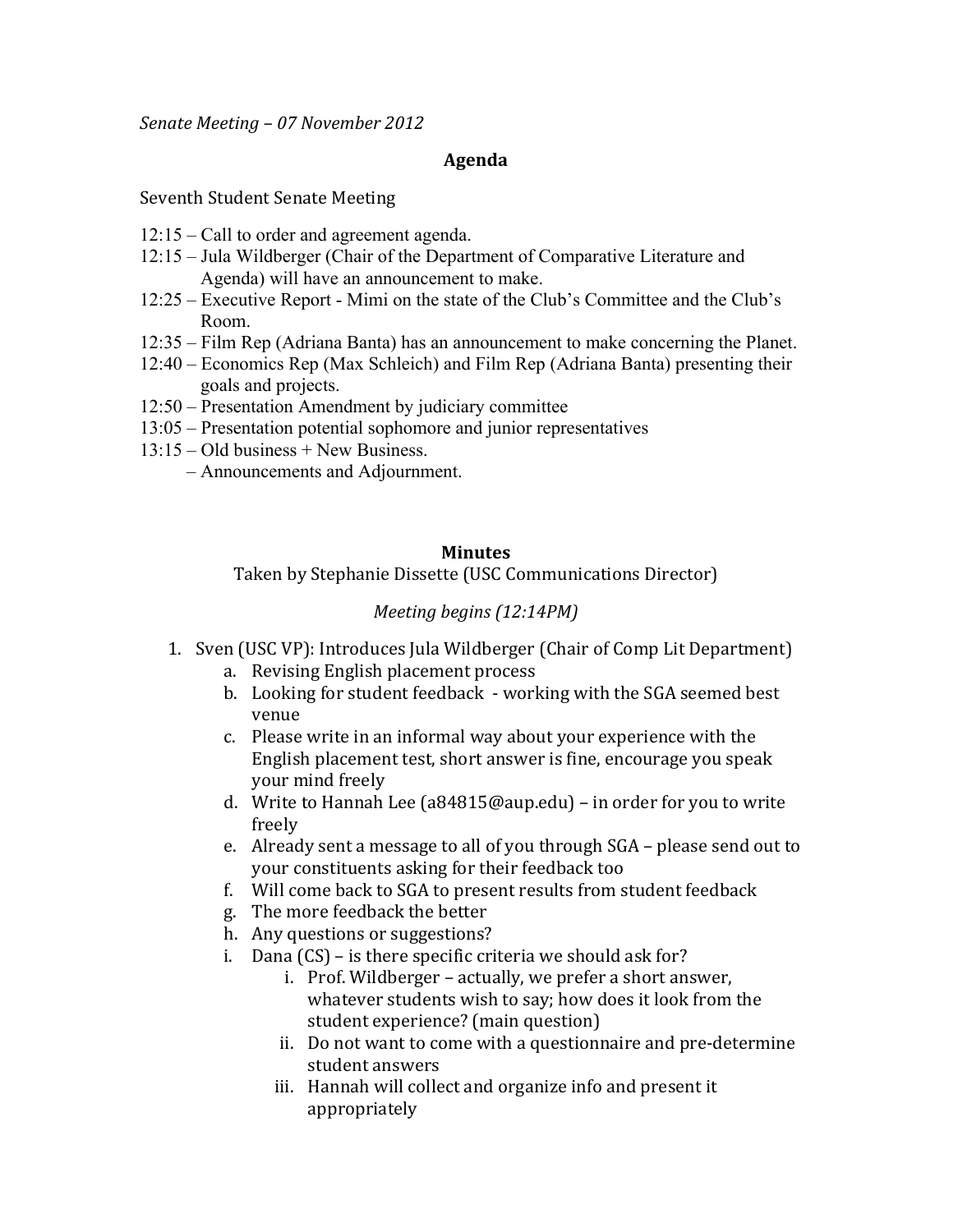- j. Please tell constituents that it
- k. Laura (ICP): more feedback on the placement test or program in general?'
	- i. Prof. Wildberger for now, specifically looking at the test; in the future we will return to the idea of reforming the program
	- ii. This survey will lead to next step again, open question, we encourage all responses
- 2. Mimi (Treasurer and Clubs Committee Chair): update on Committee and Club's Room
	- a. (Hands out flyer to be attached)
	- b. Club's room is not where we hoped it would be yet, realize that it's not appealing to students and particularly clubs yet
	- c. Making a preliminary list of what we need to purchase to support the space; email Mimi this week if you have suggestions' (sga\_treasurer@aup.edu)
	- d. On Monday, had a meeting with Club Heads they gave suggestions and discussed budget requests
	- e. AUPPA discussing a trip (model UN)
	- f. White Mask unsure where they are going; maybe connecting with AMR
	- g. Roots and Shoots fundraising still; collecting cans for food drive; will have a budget for next week
	- h. Future Business Leaders new club, encouraging entrepreneurs
	- i. Debate Club working on MUN trip, still holding weekly sessions
	- j. Kevin Fore there will be more budget requests soon; already saw Wine Club ideas; next 3-4 weeks should have a lot of budget requests;
	- k. Kevin Fore White Mask is being taken over by a freshman, still figuring it out; AMR's president has stepped down, Max Hague and Maya Lorton are taking over now to finish out semester
	- l. Kevin Fore students do still want the Club's room to be a study space for all students too; acknowledge that this space is precious, and this room will allow for that
	- m. Approval for Wine Society last meeting you approved first request
		- i. First event with the French Department very successful, 34 people attended; very good for a club at AUP
		- ii. Collaborating with Alumni Affairs for Holiday Bash, setting up 7eme page, etc.
		- iii. Did not use all of first approved budget this new request would support 4 tastings
		- iv. Intends to partner events with other clubs and departments
		- v. Club leader is very consistent, dedicated, proven herself to committee; one of most active clubs on campus
	- n. Sven (USC VP) Questions?
		- i. Max (Econ) first event was with French Department? Yes.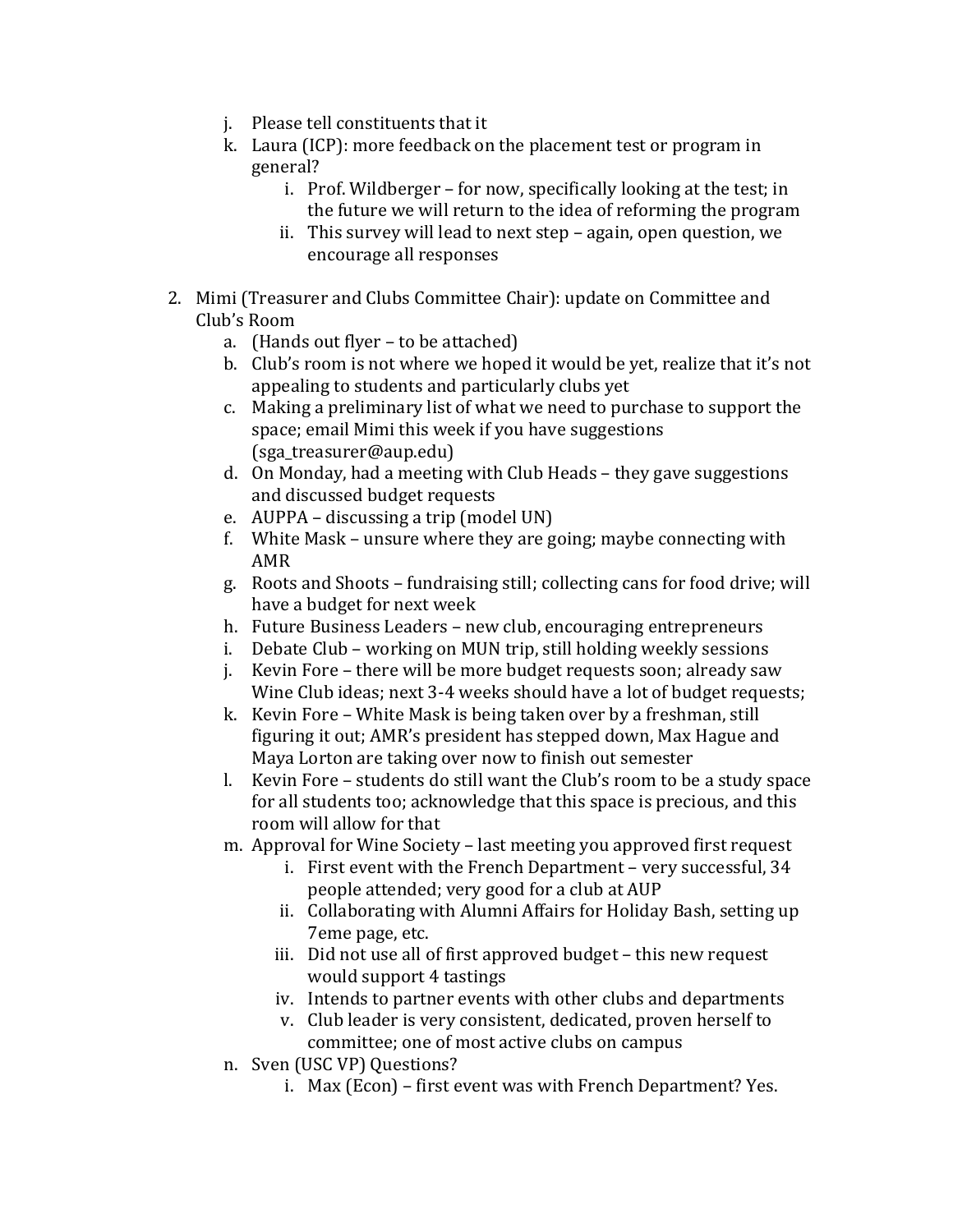- ii. Stephanie (IBA) congratulates Wine Society, but will they lose out if there are too many events too fast? Perhaps two a semester instead of regular?
	- 1. Mimi (Treasurer,  $CC$ ) she's thought this out well, as a collaboration; it's never just wine society, it's always new and different
- iii. Laura (ICP) what are the other events she's planning, outside Holiday Bash?
	- 1. The goal was  $10-15$  people for first event to be successful; we aren't asking for all events to be huge, to have 35+ attendees, and is varying type of events
	- 2. Kevin Fore she asked for six, we convinced her to have five; seems reasonable to us considering
- iv. Max (Econ) when is next meeting?
	- 1. Kevin not set up yet, working on pairing up first
- v. Laura (ICP) why would she request a budget when she doesn't know when the meeting is yet?
	- 1. Mimi (Treasurer) trying to make the process as smooth as possible; a lot of setting up the event involves knowing she will have a budget to work with; Club's Committee is keeping them in check
- vi. Laura (ICP) seems unfair to allocate to this club when others are still struggling, especially with events far in future
	- 1. Kevin she has presented more details than any other club to us; if she doesn't host events, the money will come back – has to be proven as successful and only used for this event
	- 2. As for other clubs, they have different situations; two more clubs next week
- vii. Stephanie (IBA) shouldn't the left over funds from the last event be enough for one more tasting?
- viii. Max (Econ) don't we only have six weeks left? How will she fit all that in in the time we have left? She has money for a second tasting; four seems too much.
	- 1. Mimi (Treasurer,  $CC$ ) maybe we can compromise with two.'
	- ix. Darcee (MPL/MPPA) Any money not used will come back, even if she can't spend it in time; there are not many active clubs, this one is; we shouldn't set up too many road blocks and keep her from being active; let's support her and her endeavors considering her activity
- o. Darcee (MPL/MPPA) moves to approve. Adriana (Film) seconds.
- p. Points of discussion/questions?
	- i. Laura (ICP) club budget isn't huge, club's room will need money; more clubs still; she does still have money, and she can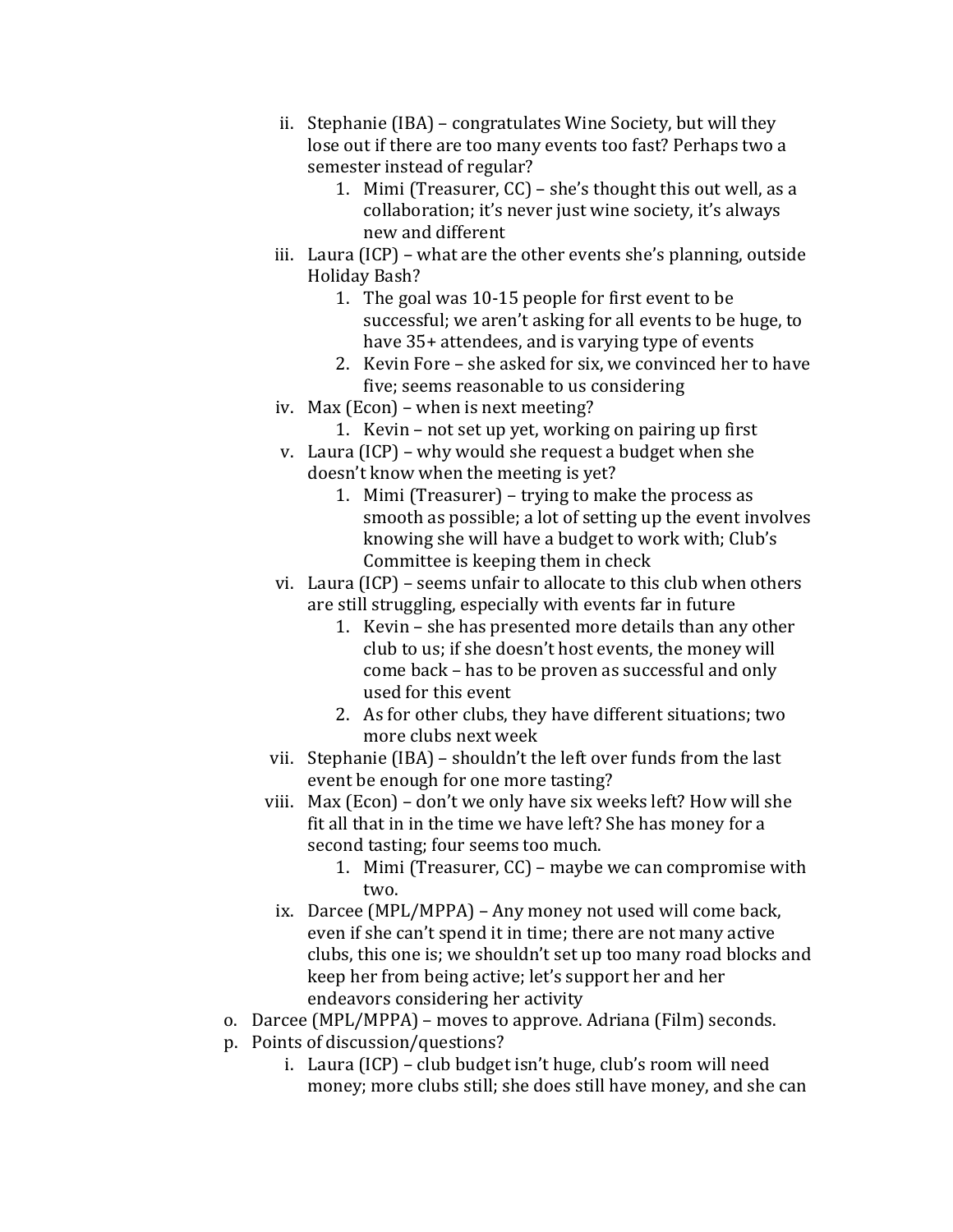come back with another request soon; trying to keep our budget organized

- ii. Adriana (Film) how does this fit in percentage-wise? How is our budget right now?
	- 1. Mimi (Treasurer,  $CC$ ) 2% last week, also, with White Mask (used to be biggest user) not active, the budget is in good shape; remember, budget not used is reabsorbed
- q. Ryan (MCT) moves to previous question
- r. Majority'approved
- s. Budget approved by majority vote
- 3. Adriana (Film) announcement:
	- a. I write for the Planet feature piece for December on teachers; in order to be accurate, I would like you to send a survey (5 questions) to your constituents
	- b. Will send survey to you, the Senators, please send it on
- 4. Adriana (Film) and Max (Econ) goals for year:
	- a. Adriana (Film) already had a lecture, Scott Rosenfelt was successful, really great, wide age-range of students including grads and freshmen; meeting with Department Head (Craven) on projects
		- i. Film Showcase in December showcasing student work
		- ii. Spring still being formulated; trying to involve Film students in Study trip with Cultural Programs
	- b. Max (Econ) Restructuring the curriculum a bit, difficult, but want to offer more and more difficult courses; still in debate, in meetings with many Econ Professors discussing right now; Economics open house should be at the beginning of December – all are welcome; will have a speaker too – still working out details
	- c. Any questions? No.
- 5. Pierre (JC) presents new amendment:
	- a. Pivotal amendment presentation today first showing outline (already shown in earlier meeting) to remind Senators where we are headed
	- b. Article VIII. today (to be attached)
	- c. Read aloud to Senate
	- d. Comments/questions?
		- i. Stephanie (IBA) what about the omission of an annex? 1. Pierre  $\left(\begin{matrix} 1 \\ 0 \end{matrix}\right)$  – we should clarify that
	- e. Stephanie (IBA) moves to approve; Darcee (MPL/MPPA) seconds
	- f. Madison (History) if revised yearly, at what point of the year is it revised?'
		- i. Pierre  $\left(\begin{bmatrix} C \end{bmatrix}\right)$  left that vague on purpose; schedule of the process will be set by Judiciary Committee and Executive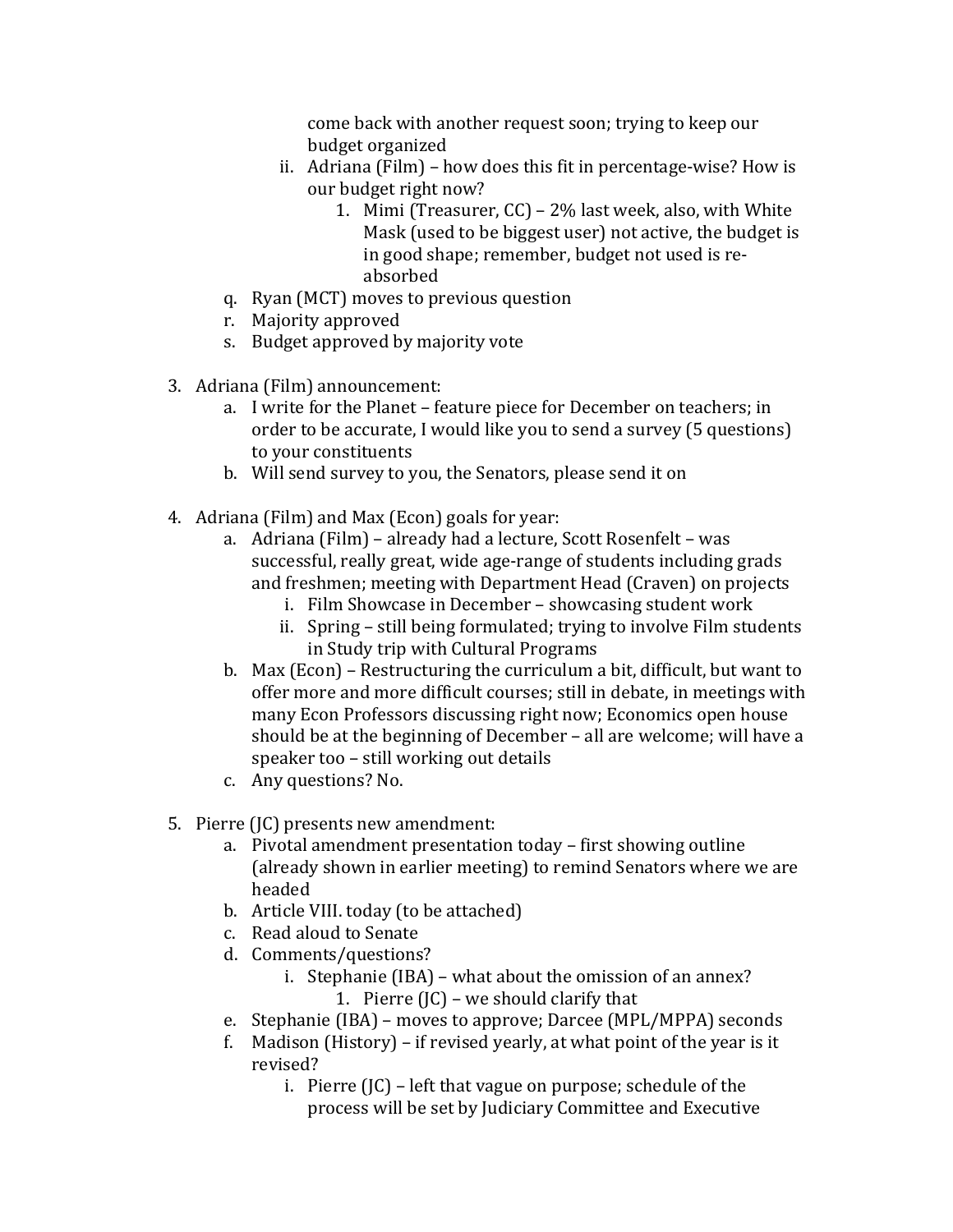Board, allows for each new team to have flexibility; desire for yearly revision, but idea being that it will not need to be as frequent over time

- g. Laura (ICP) moves to previous question
- h. Majority agrees
- i. Voted in by majority
- j. Laura (ICP) since it's a constitutional matter, shouldn't we vote by role call
	- i. Sven (USC VP) that's up to chair, it was a clear majority, so no need
- 6. Sven (USC VP) presentation of possible new Senators
	- a. Sophia Christou for Sophomore Rep. (reads speech)
		- i. Understands gravity of the situation (of impeached Senators), still in discussion with administration, etc.
		- ii. Here today to get back to relevant issues Danite (previous' Rep.) asked me to be here
		- iii. Goal: student jobs help sophomore class jump into job market, has heard from peers that it is a concern
		- iv. Any questions?
		- v. Darcee (MPL/MPPA) could you repeat your name please? Yes. Sophia.
	- b. Miriam Youssef for Junior Rep.
		- i. Florian (previous Rep.) recommended me
		- ii. Always been active at AUP volley ball team in the past; would be grateful to be a part of the Senate this year
		- iii. Questions?
			- 1. Stephanie (IBA) until end of the semester or year?
				- 2. Sven (USC VP) constitutionally interim must be reelected in spring
	- c. Dana (CS) moves to accept two new interim Senators, Ryan (MCT) seconds
	- d. Further comments or motions?
	- e. Laura (ICP) moves to previous question
	- f. Two new senators voted in unanimously
- 7. Announcements
	- a. Stephanie (USC Communications)
		- i. 7eme Calendar now up online and functioning; please use this for reference on all campus events; please use new form to submit a communications request
		- ii. Art History Department Open House December  $10<sup>th</sup>$ ; all are welcome to attend (encouraged)
	- b. Laura (ICP) working on new lecture series for department; first event on the Presidential Election Results, Tomorrow (Thursday) C-12, 7:30PM